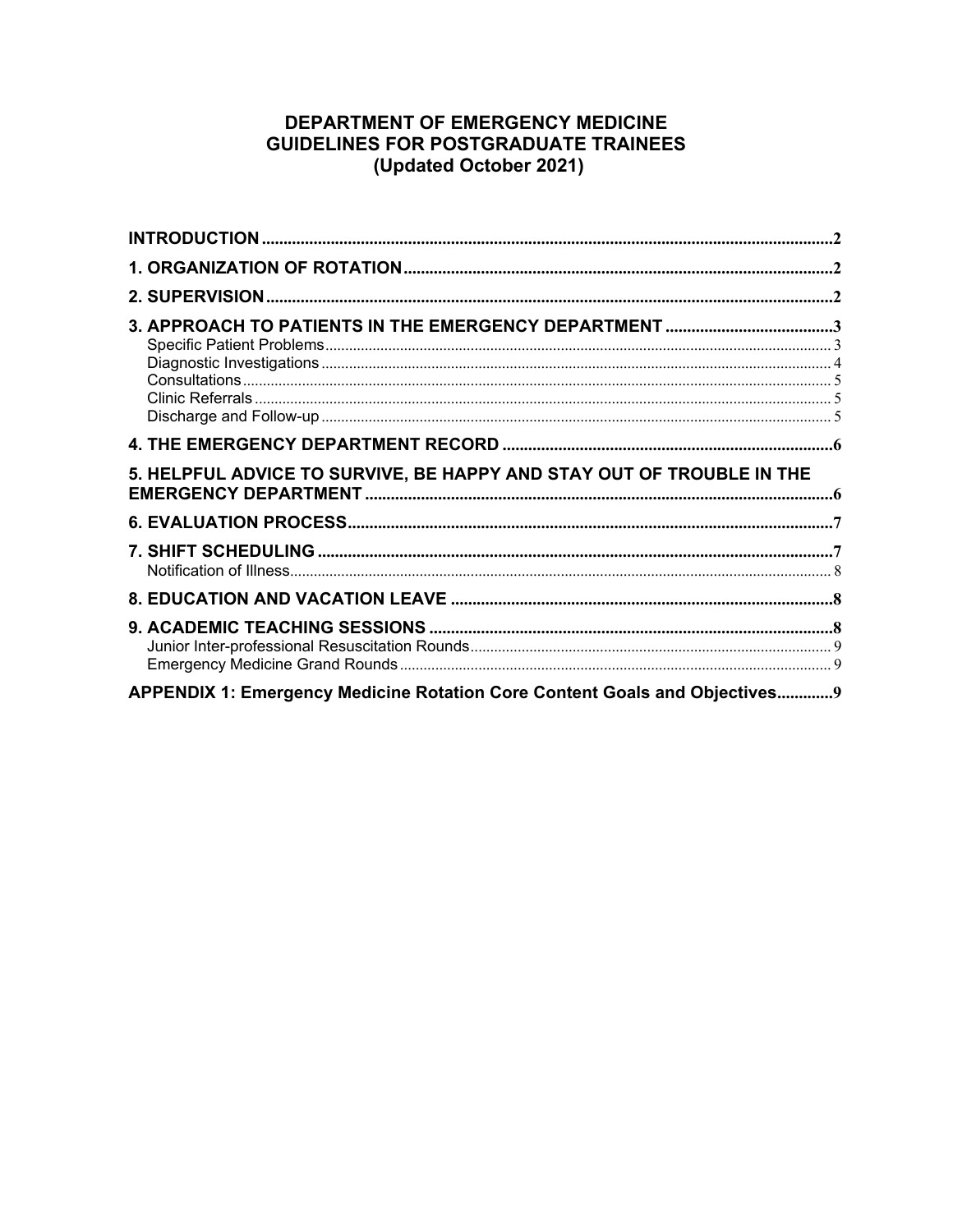#### **DEPARTMENT OF EMERGENCY MEDICINE GUIDELINES FOR POSTGRADUATE TRAINEES**

**You should have a professional attitude and presence. This includes appropriate dress (no blue jeans, no bare feet) and males should be clean shaven. Your hospital I.D. badge must be worn and be clearly visible. You should introduce yourself as** *"Dr. Jones"* **working with** *"Dr. Smith"* **the attending Emergency Physician** 

## **INTRODUCTION**

Welcome to the Department of Emergency Medicine. We hope your rotation will be enjoyable and provide you with an opportunity to develop and improve your skills in the practice of this discipline.

## **1. ORGANIZATION OF ROTATION**

Rotations in Emergency Medicine occur in the Hotel Dieu Hospital Urgent Care Center (UCC) and the Kingston General Hospital (KGH). The HDH Urgent Care Center registers new patients from 08:00 hours to 20:00 hours, 7 days a week, and sees ambulatory adult and pediatric patients. The KGH is a full-service 24-hour Emergency Department that receives all ambulance patients and patients for the regional trauma, stroke, and STEMI programs. To provide you with exposure to the total range of Emergency Medicine patients you will be scheduled to work at both departments during your rotation.

Your schedule is arranged before your rotation and any academic time off or holiday requests need to have been made well in advance and in accordance with the policies of the Department. **Scheduling requests to be made to the head resident at least 30 days prior to the block in which the leave is requested. There is no formal orientation session at the beginning of your rotation. It is therefore essential that you read these guidelines so you may more quickly understand how we operate and what your role will be.** On your first shift you will be shown the layout of the departments, how patient care and the paper work flow from registration to admission or discharge and how investigations are ordered. There are important differences in these processes between the two hospitals.

It is also important to learn what research projects are ongoing in the Department so you can be alert to recruit patients and understand what your involvement might be. Research assistants will often approach you about potential subjects or place a research form on an eligible patient's chart. Please try your best to complete these forms if you encounter them. The research assistants at either site can be paged if you have questions about potential research subjects – ask the unit clerk in the ER.

## **2. SUPERVISION**

The following guidelines are the internal guidelines of the Department of Emergency Medicine and supplement the 1993 College of Physicians and Surgeons of Ontario guidelines regarding supervision of Postgraduate Trainees (See Appendix 1).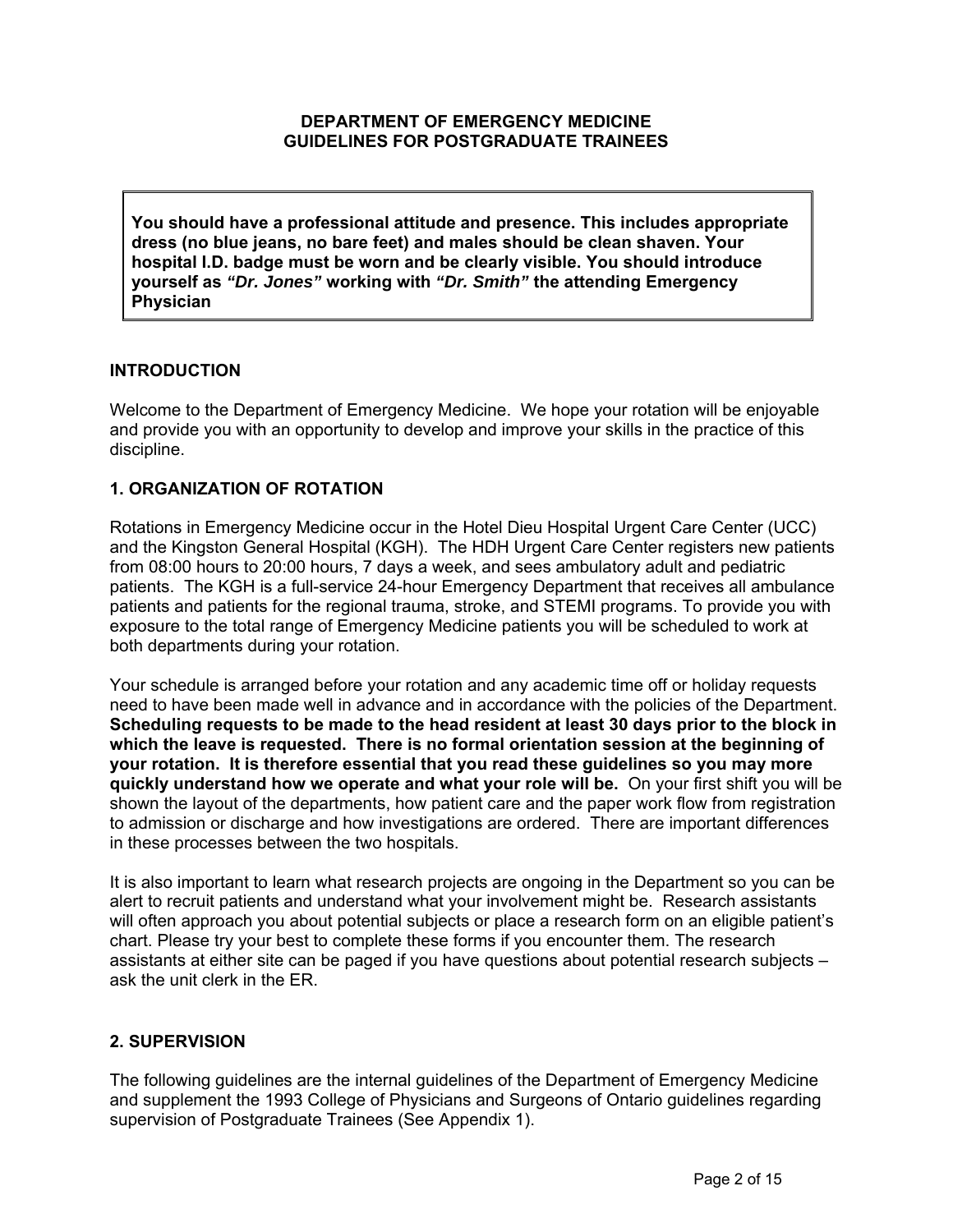While junior residents (PGY 1 and 2) are expected to carry out independent patient assessments and develop management plans for each patient they see, they must discuss each patient with the Emergency Physician (or Senior Emergency Medicine Resident) prior to discharging the patient, requesting a consultation, ordering advanced imaging (e.g. CT scans or Ultrasounds) or making a clinic referral.

# **3. APPROACH TO PATIENTS IN THE EMERGENCY DEPARTMENT**

Patients present to the ED with a wide range of problems varying in severity from trivial to life threatening. The ED is usually very busy with a high volume of patients with complex problems taxing the resources of the department. This reality requires a somewhat non-traditional approach to patients.

- Assessments are often two phased a quick "primary" survey, checking the ABC's and determining the need for resuscitation or urgent intervention, followed by a more complete "secondary" survey.
- Consider the possibility of a serious cause for the patient's problem.
- Treatment and diagnosis often occur simultaneously often we must act before test results are available.
- A specific diagnosis may not be possible and not all patient problems can be solved in the time frame of the emergency visit.
- Time is often employed as a diagnostic tool. It is important to reassess patients and document your reassessments, ideally every two hours or so.
- Successful management of the patient's problem often ultimately depends on clear discharge advice and instructions to the patient or family and arranging timely and appropriate follow up care.

# **Specific Patient Problems**

Formal management guidelines and protocols are beyond the scope of this document and are generally not established for most patient problems seen in our EDs. Hospital treatment protocols have been established for some diagnoses such as hip fractures, acute coronary syndromes, TIA/stroke and diabetic emergencies. These are kept for reference in each department. There are also some pre-populated order sets on EDIS for some common presentations e.g. COPD exacerbation, chest pain, trauma, etc.

Some general information which may be helpful:

## **i. Chest Pain:**

Patients with chest pain receive priority to identify candidates for PCI.

# **ii. Pediatric Patients:**

- Children require careful and timely assessments and the possibility of child abuse/neglect must always be considered.
- Always double check weight based medications for young children!

## **iii. Obstetrical Patients:**

 The possibility of pregnancy must be considered in any woman of childbearing age. Pregnant patients are high-risk patients. Patients twenty or more weeks pregnant are referred directly to the Obstetrical Unit (Connell 5-KGH).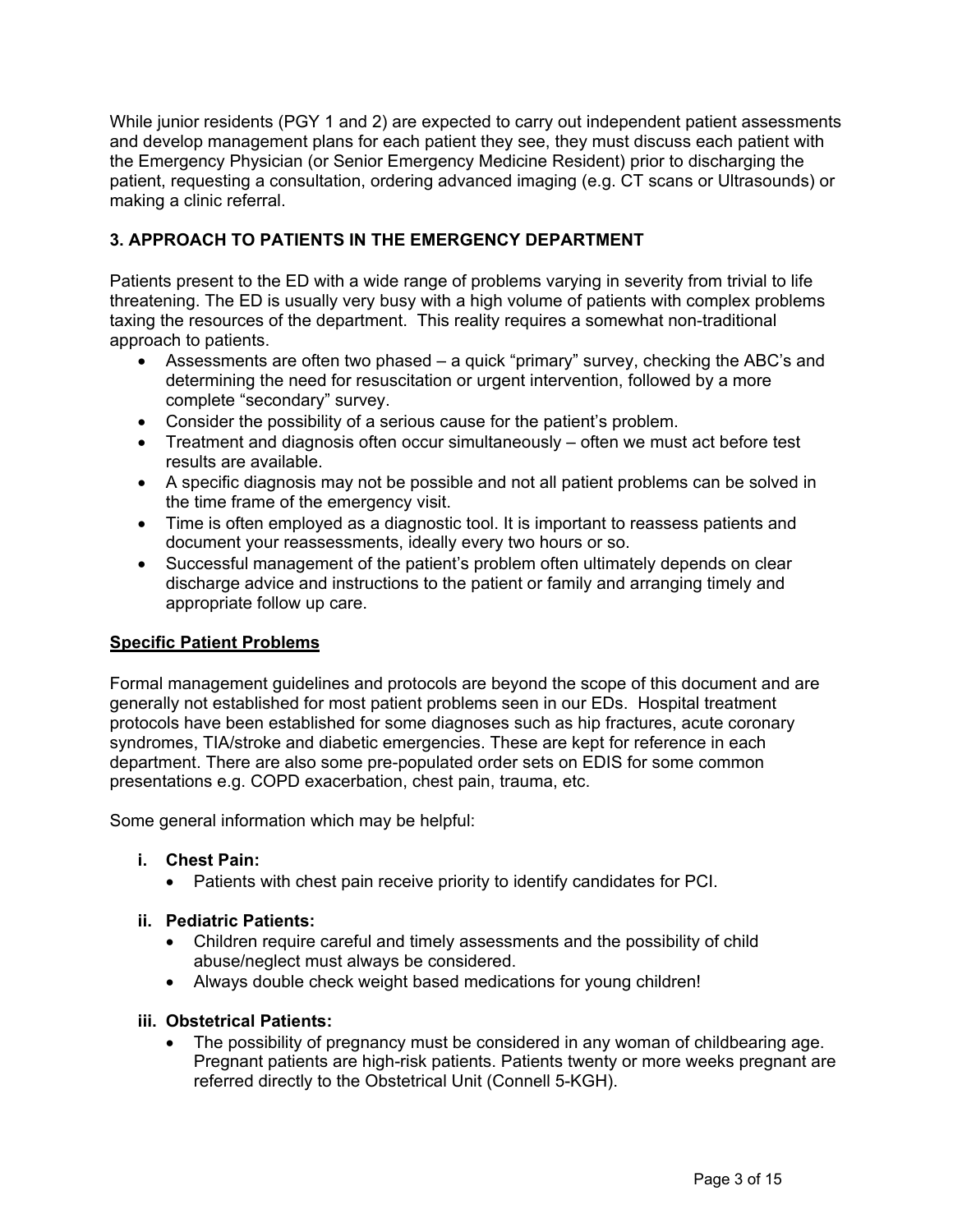## **iv. Poisonings:**

 Each department has the Poisondex accessed through PCS system under the toolbar. Toxicology consultation is available through the Ontario Poison Information Center at the Hospital for Sick Children in Toronto – ask the unit clerk to page. Two of our attending staff are trained toxicologists.

#### **v. Trauma:**

 The Trauma Team manages serious trauma at KGH. The team is activated by the Emergency Attending and Charge Nurse based on particular activation criteria. The criteria are posted by the EMS patch phone and also available on EDIS (see below for description of EDIS).

#### **vi. Dental Problems:**

 Community dentists and the local dental surgeons provide back up to the Emergency Department. The Oral Surgery service can be paged through switchboard.

#### **vii. Substance Misuse and Dependance:**

 Patients requiring detoxification are referred following assessment to the Detox Centre on Brock Street. Patients can also be referred to Street Health for assessment of addictions concerns and/or initiation of treatments for alcohol use disorder, opiate use disorder, etc.

#### **viii. Wound Care:**

 Wounds need careful assessment for occult injury and retained foreign bodies. Offer tetanus prophylaxis as needed. Referrals for wound care can be made through Home and Community Care (link on EDIS).

#### **ix. Workers Compensation:**

 Patients with injuries sustained during employment will have a FAF form attached to the chart. The Emergency Physician will complete this form only if a clear history of the injury, a description of findings of the exam, an outline of treatment and advice about work are recorded on the chart. Please ensure your documentation is thorough.

#### **Diagnostic Investigations**

Deciding what tests/investigations to order is an important skill in Emergency Medicine. Unnecessary or inappropriate tests not only will increase costs and waste time but also may be risky to the patient and prolong his/her stay in the ED.

- Order only tests that are relevant to the patient's problem and likely to help in the ED resolution of the problem. If unsure what tests to order ask the attending Emergency Physician. There are clinical decision aids to help in your decisions such as the Ottawa Rules for ankle and knee x-rays, PERC for d-dimer testing, Canadian CT head rule, etc.
- Significant test results must be written on the chart. X-rays should be reviewed with the Emergency Physician.
- The interpretation must be recorded on the PACS system for quality assurance using the sticky note function.
- The physician who orders a test **is legally responsible** for following up the result. This is a problem in Emergency Medicine as test results may not be available at the time of discharge or the interpretation may change (i.e. X-rays, EKGs). Reliable follow up arrangements must be made in these situations. Check that the patient's telephone number is correct, or in the case of visitors to the area, find out how they can be reached.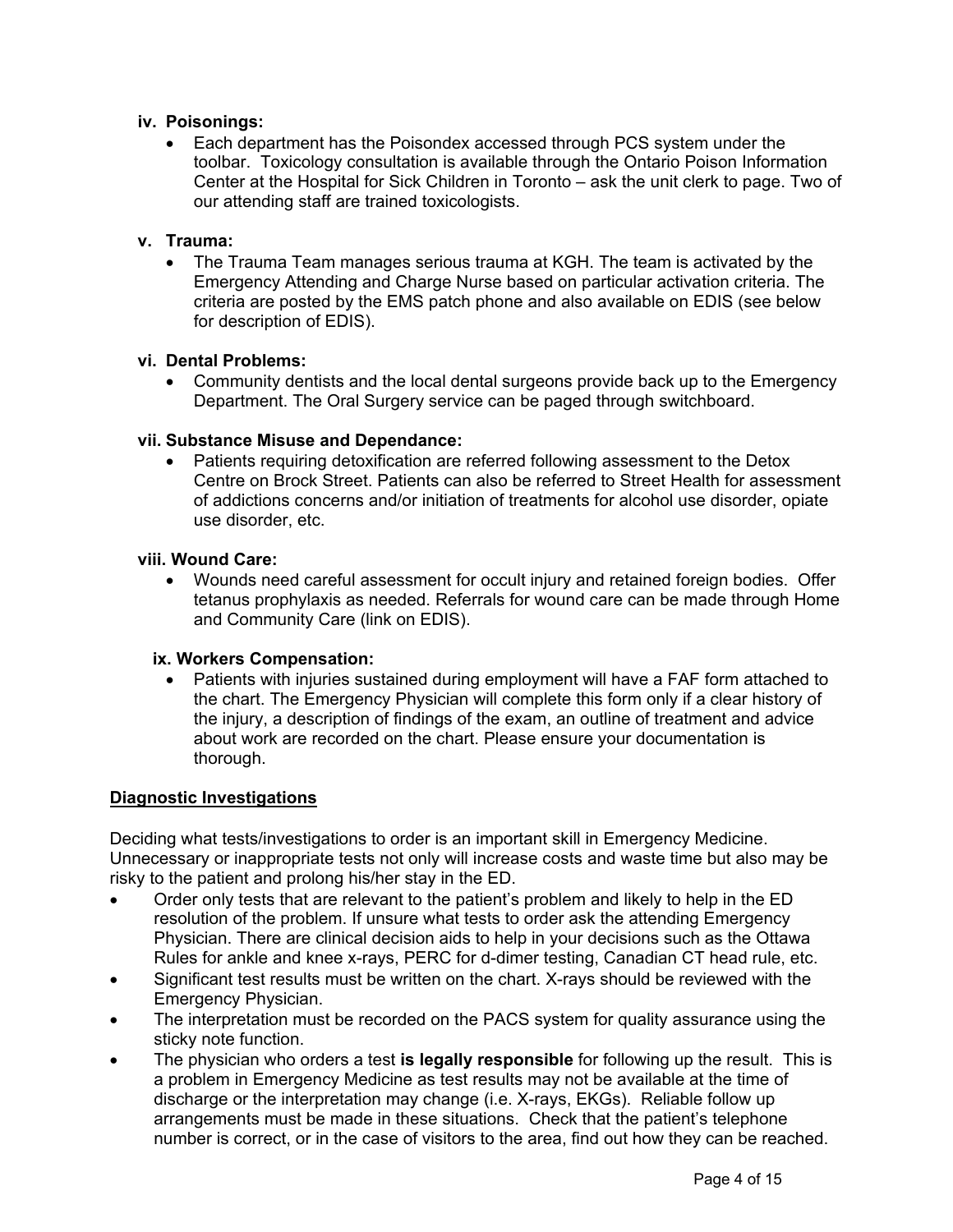## **Consultations**

Often the management of your patient's problem requires consultation with one of the inpatient services. Consultation requests need to be discussed with the Emergency Physician, not only to ensure that the consult is appropriate but also to be sure the correct service is called. A consultation algorithm (showing common clinical diagnoses and the service that should be consulted for management) has been developed and is available on EDIS. In general, a consultation for a patient seen at HDH usually requires the patient be transferred to KGH.

#### **Clinic Referrals**

Referrals to an outpatient clinic must be discussed with the Emergency Physician to ensure it is appropriate and to determine the timing of the appointment. **Urgent appointments can usually only be made with direct physician contact with the service involved**. When completing the chart you must clearly indicate what clinic appointment you have requested and its desired timing.

The Children's Outpatient Clinic (COPC) at HDH will see pediatric patients without an appointment, Monday to Friday.

The Eye Clinic at HDH has daily emergency eye clinics 7 days a week. There is a binder in which you can assign patients to a clinic time in each ED. The Rapid Cardiology Clinic is for patients seen in the ED who do not need to be admitted but need a cardiologist's evaluation on a more urgent basis. There is a binder in each ED for scheduling appointments.

Note: It is important for your learning to follow up on your patients. This is often difficult, however, you are encouraged to discuss your patient with the consultant and check on your admitted patients. Often the easiest way to do this is to make sure that you keep one of the patient's chart stickers or add them to your patient list on PCS.

#### **Discharge and Follow-up**

Most patients are discharged from the Emergency Department. Since few patient problems are completely resolved during the emergency visit, there is usually a need for a clear discussion with the patient or family regarding:

- **i.** Diagnosis
- **ii.** Treatment plan
- **iii.** Any diagnostic uncertainty (including how test results will be followed up)
- **iv.** What to expect
- **v.** What should require a return visit to the Emergency Department
- **vi.** When the patient should see their own Family Physician. If the patient is to see the Family Doctor in a few days give the patient a copy of the Emergency Department chart to take with them since the ED charts typically take a week to arrive at the FP's office. A telephone call to the FP is often a good idea.
- **vii.** Arrangements for clinic visits or further diagnostic testing. (Since these arrangements can fall apart, always tell the patient what to do in such an eventuality)
- **viii.** Any need for Homecare and how it will be arranged
- **ix.** Any restrictions, short term or long term, to the patient's ability to drive safely should be discussed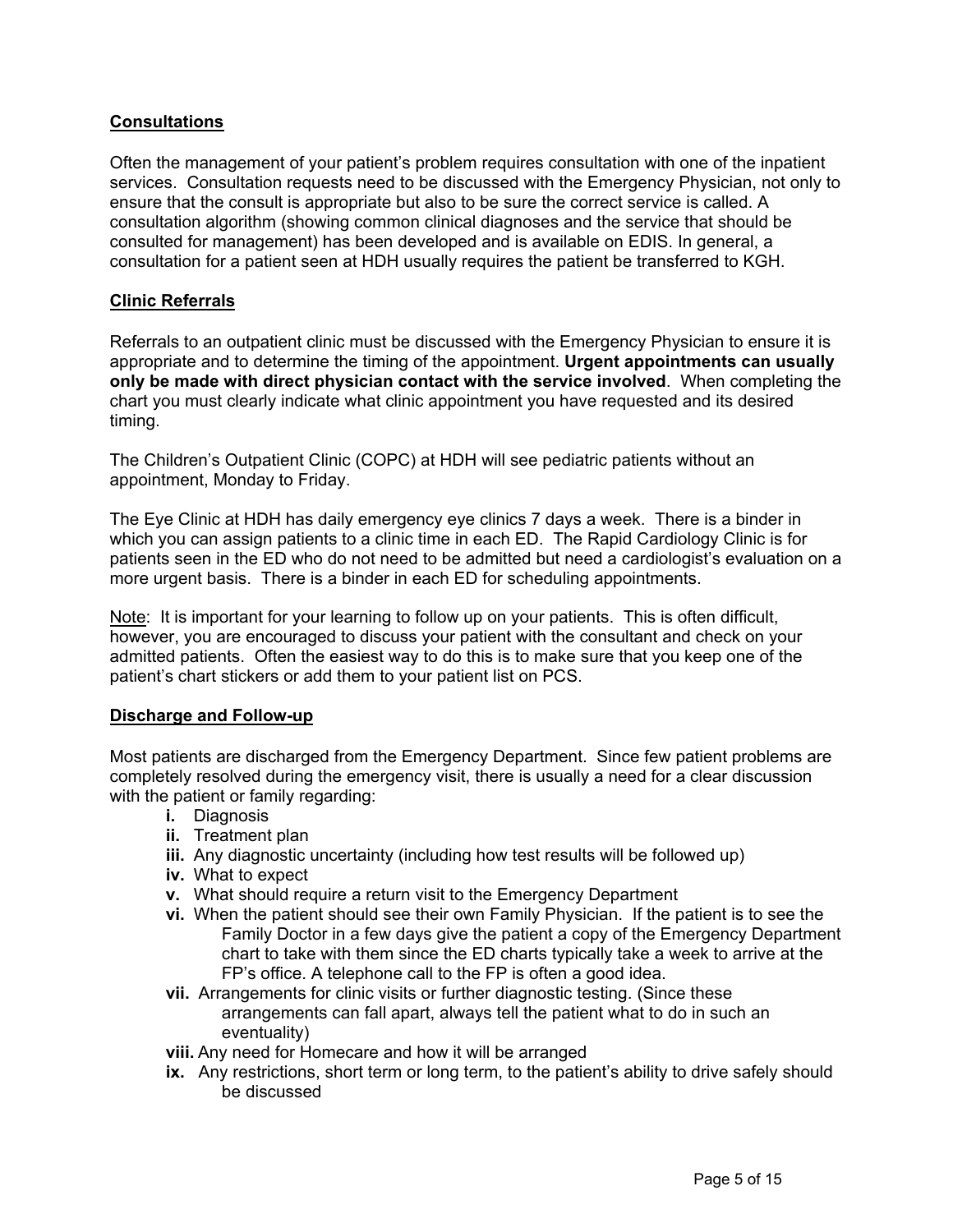# **4. THE EMERGENCY DEPARTMENT RECORD**

Good record keeping is an essential part of good emergency care. A complete record must contain:

- accurate and complete patient demographic information
- a relevant history and physical exam
- a record of the results of investigations
- a record of treatment given and response to treatment
- a record and time of any reassessment and status of the patient on discharge
- a clearly written diagnosis. If a specific diagnosis is not made use the presenting complaint NYD (not yet diagnosed) For example: abdominal pain NYD
- a clearly written treatment plan, including follow up arrangements, that is consistent with the diagnosis
- your signature (remember to sign off your charts on EDIS!)

Use only accepted abbreviations.

Remember the medical legal adage "If it was not charted, it was not done"

## **EDIS – Emergency Department Information System**

At both EDs you will be using the EDIS, our electronic record system, to sign up for patients, track results and review the nursing and allied health documentation and complete your documentation. Please ensure you sign up on the EDIS prior to seeing a new patient. You should also ensure you "sign" off your patient visit by entering your initial in the appropriate box. For residents new to Queen's training on the EDIS system will be provided at the start of the academic year.

#### **5. HELPFUL ADVICE TO SURVIVE, BE HAPPY AND STAY OUT OF TROUBLE IN THE EMERGENCY DEPARTMENT**

#### *Learn to work as part of the team*

Not only do you need to interact with other physicians, nurses and support staff in the ED, you need to deal effectively with the large number of professionals that can be involved with patients: police, EMS providers, lab techs, other medical staff, social workers, homecare providers and nursing home staff.

#### *Be effective in your interactions with your patients and their families*

Visits to the ED are usually very stressful, confusing, fraught with delays and often accompanied by pain. You should be courteous, empathetic and considerate of your patient's needs. You should inform patients as to what is happening, the reason for delays, whom they are going to be seen by and why. You should also attend to the patient's safety (i.e. put up side rails).

#### *Be complete and accurate in your record keeping.*

Avoid using any pejorative or demeaning terms in your notes or conversation. *Know your limitations and don't be afraid to ask for help. Remember medicine is a team sport!*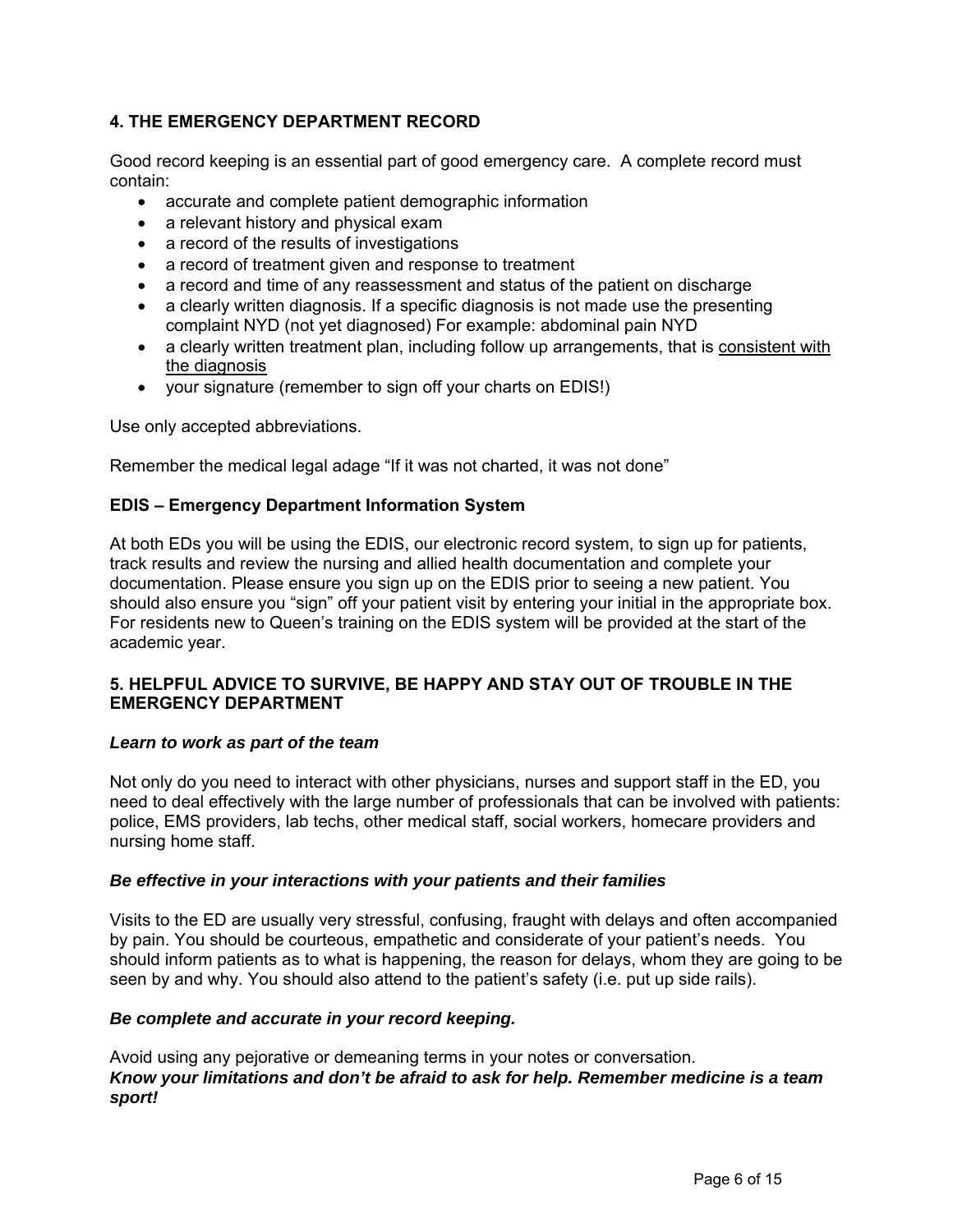### *Consider the issues of consent:*

- Patients with immediate life-threatening problems can be treated without consent.
- Most consent in the ED is implied or presumed.
- For any procedure or treatment with risk, it is good practice to explain the issues to the patient and obtain his/her expressed and informed consent. For the consent to be valid, the patient must be capable, i.e. able to understand the information relevant to making a decision regarding treatment. A child under 16 can be capable and there are many reasons an adult may be incapable.
- For some procedures, hospital policy requires completion of a consent form to document this discussion (e.g. blood transfusion). When a form is not mandated, a note on the chart is advisable.
- Do not release information about patients without that patient's authorization. Notes to employers need only contain the date a patient was seen and any modification to ability to work. Police officers can be given general information about patients involved in incidents that they are investigating. More specific information requires a warrant. This also applies to requests for specific laboratory testing (i.e. ethanol level). Ask your Attending before providing any potentially confidential information in any of these situations.

## **6. EVALUATION PROCESS**

Each resident will be evaluated daily. This will typically be completed via Elentra, based on program-specific evaluation forms.

You will also have an opportunity to evaluate the teaching performance of the Attending Physicians. A QR code can be scanned to access the confidential evaluation form.

Dr. Chris Evans (FRCPC Emergency Medicine Assistant Program Director) and Dr. Elizabeth Blackmore (CCFP Emergency Medicine Assistant Program Director) will assist residents who are identified as requiring remediation during their rotation.

## **7. SHIFT SCHEDULING**

The EM Head Resident is responsible for making the monthly schedules for all residents in both departments. Although we do our best to ensure that the upcoming month's schedule is posted on the website 14 days prior to the start of each block; rarely, some last-minute revisions need to be made, and you will be notified by email if a revised schedule is posted.

The number of shifts you will work in a month may vary to ensure adequate resident coverage; typically 12 -18 shifts per block. You should expect to be scheduled to work during two weekends each month.

| <b>HDH</b>           | KGH                   |                       |
|----------------------|-----------------------|-----------------------|
| $Dh = 8:00 - 16:00$  | $DB1 = 06:30 - 14:30$ | $CB2 = 16:00 - 23:30$ |
| $Eh = 15:00 - 11:00$ | $AB1 = 06:30 - 14:30$ | $D3 = 17:30 - 00:00$  |
|                      | $D2 = 10:30 - 17:30$  | $AB3 = 19:00 - 03:00$ |
|                      | $CB1 = 11:00 - 18:30$ | $NK = 23:00 - 07:00$  |
|                      | $AB2 = 14:30 - 22:30$ |                       |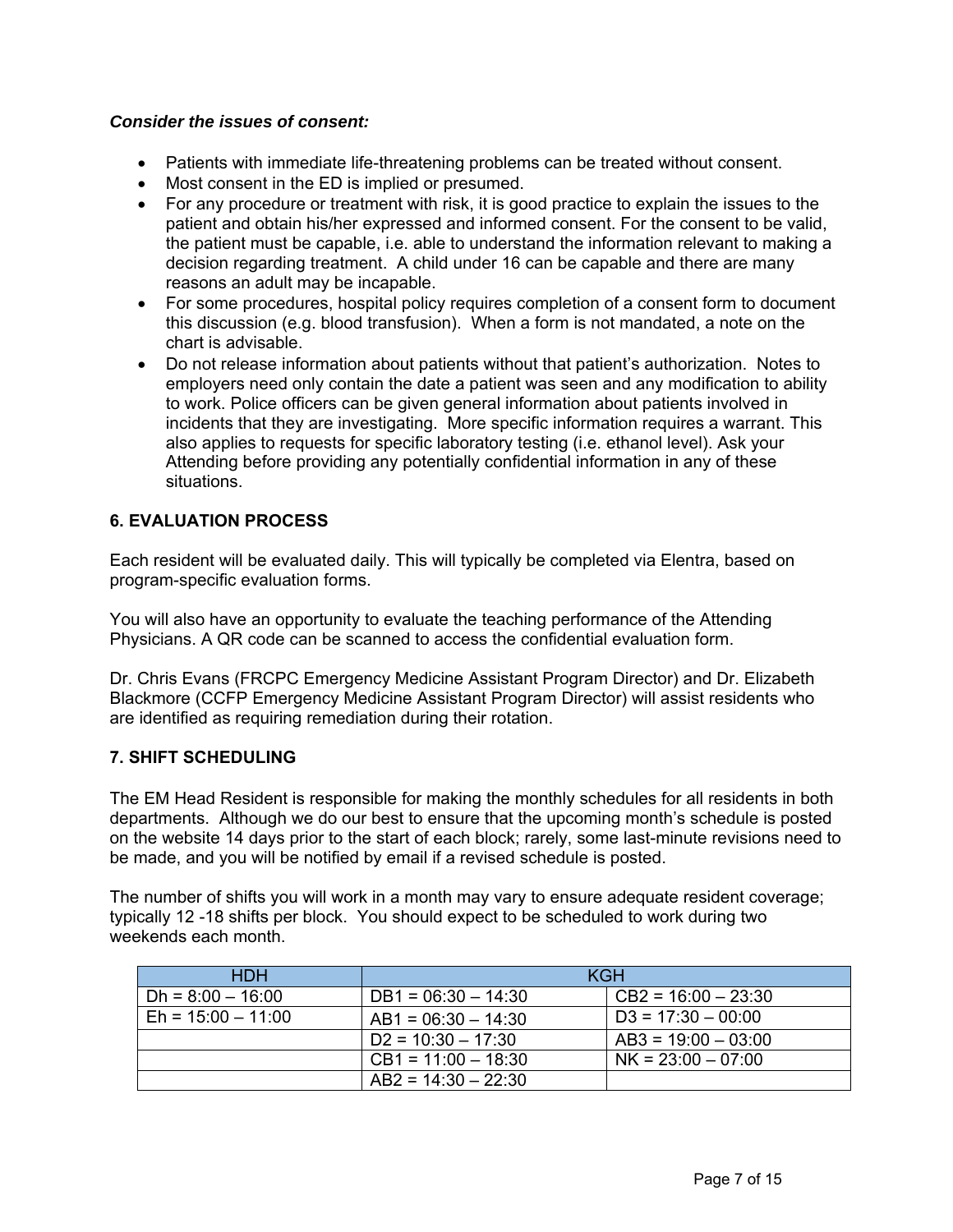We do our best to ensure you have a balanced schedule that provides exposure to acute and less-urgent illnesses/injuries at both sites. This may mean that you have several consecutive days of work, or your shifts may be spaced more widely apart. If you have questions/concerns about the schedule, contact the Head resident (indicated on each month's schedule).

If you wish to trade shifts with another junior resident, you may do so. All shift changes must be approved by the Head resident. It is the responsibility of the residents making the shift changes to notify both EDs and note the changes on the master schedule located on the bulletin board on Victory 3. Note: You cannot work an evening shift followed by a day shift.

#### **Notification of Illness**

In the event that you suddenly become ill and are unable to work please notify the Head resident as soon as possible or arrange for someone else to cover your shift. If you are unable to do either please notify the staff physician on duty at that time.

## **8. EDUCATION AND VACATION LEAVE**

**All requests for leave must be submitted online via the department leave request form** (either on the PGY 1 & 2 rotation homepage or at: https://emergencymed.queensu.ca/academics/frcpc-residency-program/residentresources/vacationleave-request) **at least 30 days prior to the block** in which leave is requested.

**Emailed or verbal requests are not acceptable.** The type of leave requested (Vacation vs. Educational) must be indicated. Only one week of vacation should be taken during a one block rotation. If your requested dates fall between two blocks, please complete and submit two separate request forms.

We do our best to accommodate all requests that we receive by the specified deadline. In cases where requests conflict, priority for time off will be given to residents taking educational leave, followed by vacation requests. We will notify you as soon as possible if your vacation request cannot be accommodated. Our vacation/leave policy is in accordance with PARO guidelines.

Requests to accommodate specific educational activities in your home department will be considered. These requests should be forwarded by your Program Director to Mary Lee, the EM Program Coordinator (mary.lee@kingstonhsc.ca), 549-6666 x 7660, Victory 3 KGH office).

## **9. ACADEMIC TEACHING SESSIONS**

**All teaching activities are posted weekly on the Department website at: https://emergencymed.queensu.ca/**

**You should check this site regularly for any changes or cancellations to the teaching schedule. Attendance is MANDATORY.**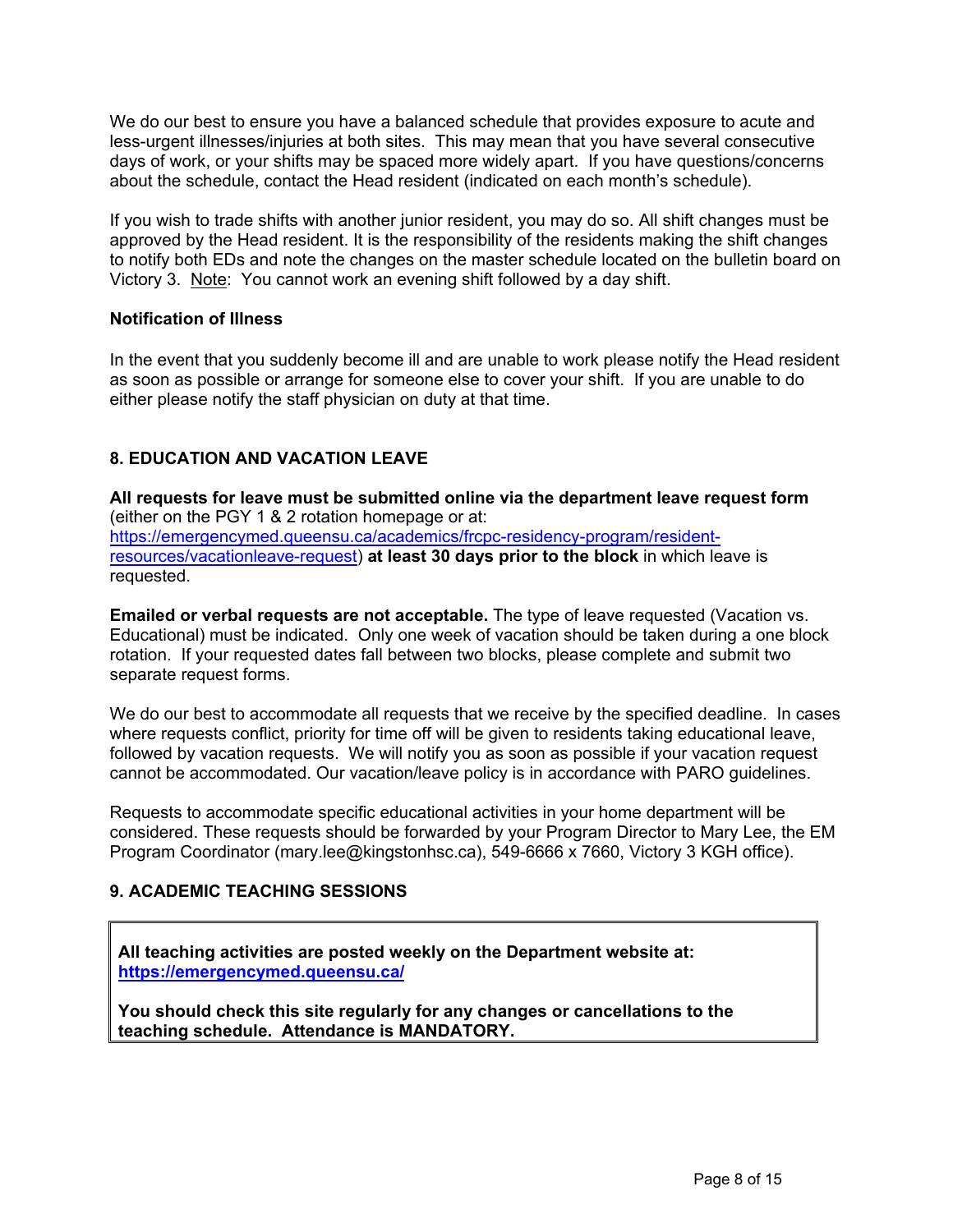#### **Junior Inter-professional Resuscitation Rounds**

The aim of this 4 or 8 week course is to introduce junior learners to simulation and cardiac resuscitation in a safe, energetic, and supportive environment.

Diverse learners from the Schools of Nursing and Medicine (Clinical Clerks, and Junior Residents) work together as they practice basic ACLS principles.

Residents will be expected to lead an inter-professional cardiac arrest team in a simulated patient care setting. Residents should already possess ACLS certification and will be expected to apply knowledge learned in the ACLS course to these scenarios.

These rounds are weekly on Friday mornings 8:00-10:00 in the simulation lab on the  $2<sup>nd</sup>$  floor of the School of Medicine Building at 15 Arch Street. Residents are expected to attend all sessions unless they have scheduled vacation or education leave. Failure to do so will result in a "FAIL" in this portion of their EM rotation. Attendance will be tracked.

#### **Emergency Medicine Grand Rounds**

EM Grand Rounds take place weekly Thursday mornings at 0830 hours Richardson L104 from September  $1<sup>st</sup>$  – June 30<sup>th</sup>. There will typically be presentations by Attending Physicians and Senior residents in Emergency Medicine. Occasionally guest speakers will present.

Trauma Grand Rounds are also scheduled on the last Wednesday of the month at 07:00 in Etherington Auditorium. These are interdisciplinary rounds presented by Trauma Team Leaders from the Departments of Emergency Medicine, General Surgery, and Critical Care Medicine. You are welcome to attend these.

Weekly schedules of rounds held by other Departments are posted on the Victory 3-KGH bulletin board.

#### **APPENDIX 1: Emergency Medicine Rotation Core Content Goals and Objectives**

#### **1. CARDIOVASCULAR EMERGENCIES**

**Goal:** To develop a systematic approach to the recognition and Emergency Department management of patients with cardiovascular emergencies including acute coronary syndrome, congestive heart failure, pulmonary embolism and aortic dissection.

#### **1.1 Approach to a Patient with Chest Pain**

**Objectives:** At the end of this rotation, the student will:

- i) Have a concise and directed approach to history taking, physical examination and laboratory testing in patients presenting with chest pain syndromes.
- ii) Demonstrate an evidence-based approach to initial management of patients presenting with chest pain syndromes.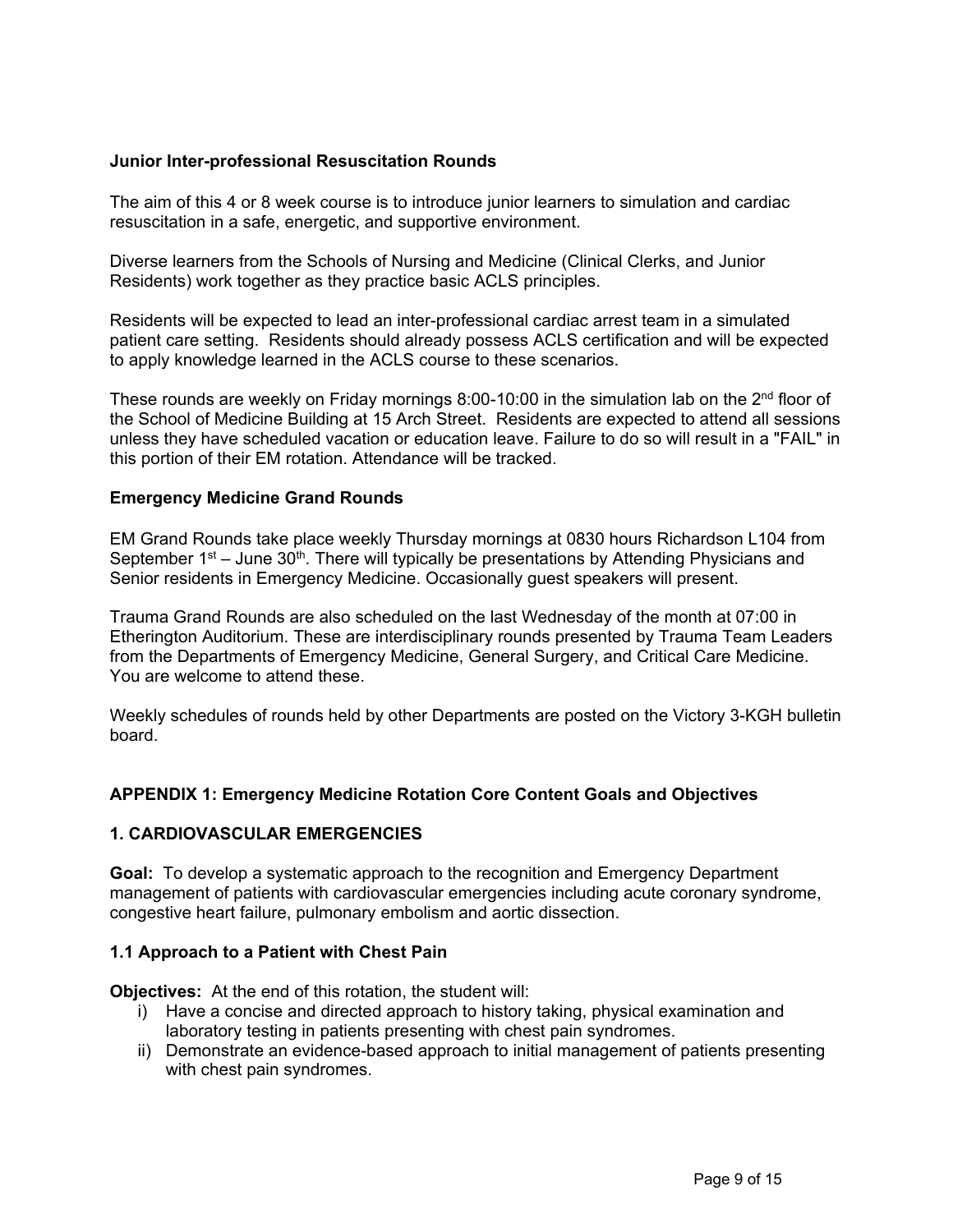# **1.2 Diagnosis and Management of Acute Coronary Syndrome**

**Objectives:** At the end of this rotation, the student will:

- i) Be able to recognize the pattern of EKG changes for inferior, septal, anterior, lateral, posterior and right ventricular infarction.
- ii) Know the current recommendations for selection of reperfusion therapy (thrombolysis or PCI).
- iii) Know the indications and contraindications for adjunctive drug therapy in acute MI
- iv) Recognize and manage early complications associated with acute coronary syndromes.

# **1.3 Diagnosis and Management of Congestive Heart Failure**

**Objectives:** At the end of this rotation, the student will:

- i) Know the pathophysiologic mechanisms resulting in congestive heart failure and the impact of these mechanisms on emergency department management.
- ii) Identify the severity of patient symptoms according to the Canadian Heart Failure Classification system.
- iii) Have a concise and directed approach to history taking, physical examination and laboratory testing in patients presenting in heart failure.
- iv) Demonstrate evidence-based management measures for patients with congestive heart failure including pharmacologic and ventilator support therapies.

## **1.4 Diagnosis and Management of Aortic Dissection**

**Objectives:** At the end of this rotation, the student will:

- i) Know the classification system for thoracic aortic dissection.
- ii) Have a concise and directed approach to history taking, physical examination and laboratory testing in patients presenting with thoracic aortic dissection.
- iii) Demonstrate evidence-based management of patients with thoracic aortic dissection including pharmacologic therapies.

## **1.5 Diagnosis and Management of Pulmonary Embolism**

**Objectives:** At the end of this rotation, the student will:

- i) Have a concise and directed approach to history taking and physical examination in patients presenting with pulmonary embolism.
- ii) Demonstrate an understanding of the limitations and interpretation of ancillary testing for PE including: EKG, chest radiographs, d-dimer assay, V/Q scan, CT pulmonary angiography.
- iii) Use the Well's Criteria and PERC rule to assist in establishing a pre-test probability of PE for a given patient.
- iv) Demonstrate a systematic approach to the investigation of patients with low, moderate and high probability PE.
- v) Demonstrate an evidence-based approach to the management of a patient with a proven PE.
- vi) Know the indications for thrombolysis of massive pulmonary embolism.

# **2. TOXICOLOGIC EMERGENCIES**

**Goal:** To develop a general approach to the Emergency Department management of patients with toxic ingestions.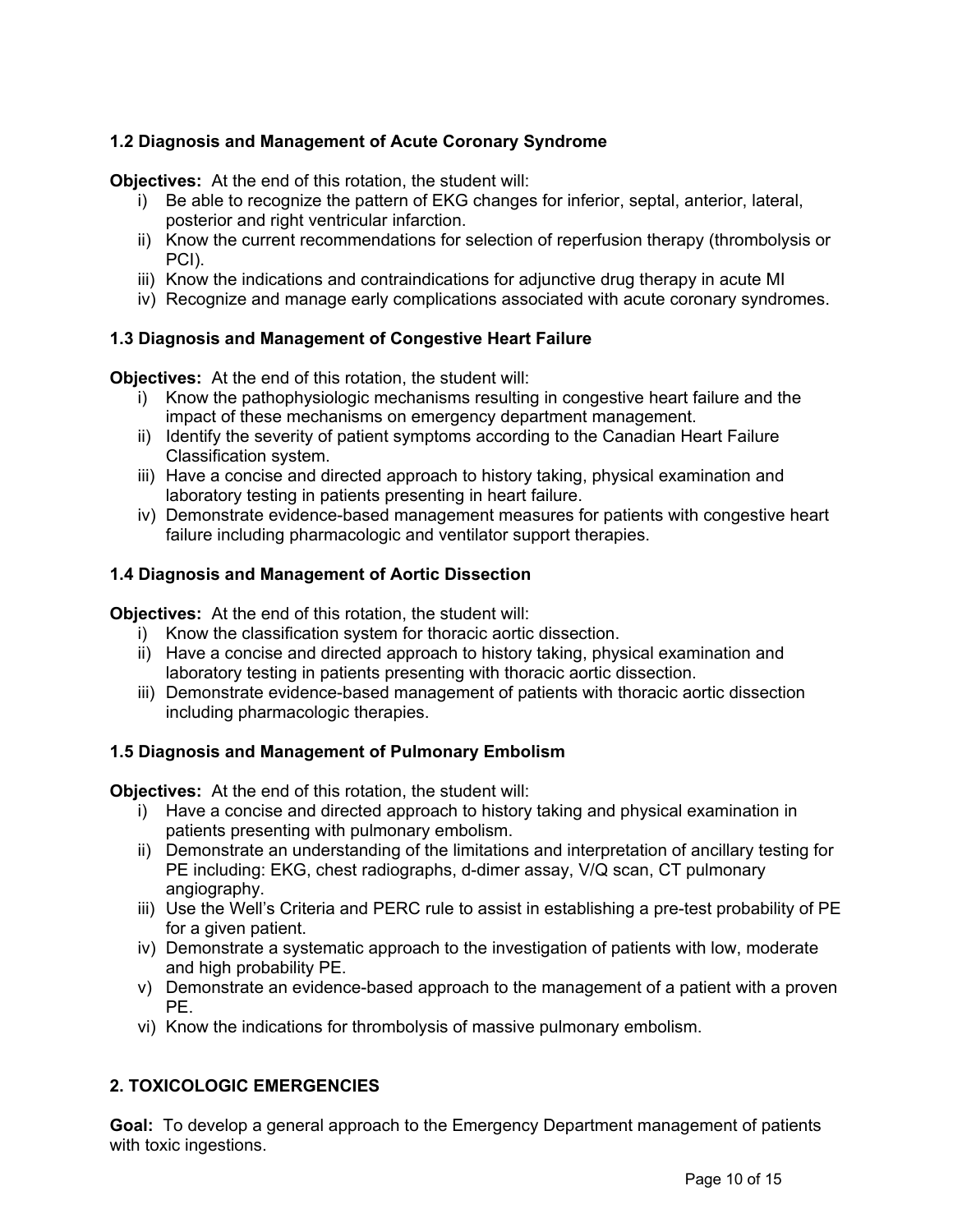**Objectives:** At the end of this rotation, the student will:

- i) Demonstrate an approach to the initial management of a patient with altered level of consciousness from suspected toxic ingestion.
- ii) Recognize the characteristics of classic toxidromes: anticholinergic, cholinergic, sympathomimetic, opioids, hypnotic/sedatives.
- iii) Demonstrate an approach to the history taking and physical examination of patients with toxic ingestions.
- iv) Understand the limitations of urine drug screens and drug levels.
- v) Understand the principles and techniques used to enhance elimination of toxins.
- vi) Know the antidotes for at least five common toxic ingestions.
- vii) Demonstrate ability to perform a simple search and generate a management strategy using the emergency department Poisondex.
- viii) Recognize and manage common withdrawal syndromes of ethanol and opioids.

## **3. RESPIRATORY EMERGENCIES**

**Goal:** To develop an evidence-based approach to the diagnosis and management of common respiratory emergencies including asthma, Chronic Obstructive Pulmonary Disease, Croup and Bronchiolitis.

## **3.1 Approach to a Patient with Dyspnea**

**Objectives:** At the end of this rotation, the student will:

i) Demonstrate an evidence-based approach to the history taking, physical examination and investigation of a patient presenting with dyspnea.

## **3.2 Diagnosis and Management of Asthma**

**Objectives:** At the end of this rotation, the student will:

- i) List historical and clinical features which indicate a severe asthma exacerbation.
- ii) Demonstrate a rational and concise approach to the history taking and physical examination of a patient presenting with an asthma exacerbation.
- iii) Identify the indications for ancillary testing in asthma including use of chest radiograph and arterial blood gas sampling.
- iv) Describe the emergency department management of patients with mild, moderate, severe and potentially fatal exacerbations of their illness.
- v) Know the options available for pharmacologic therapy of asthma including: corticosteroids, beta agonists, anticholinergics, magnesium sulfate, and epinephrine.
- vi) Know the indications for ventilator support in asthma and understand the risks involved in intubation/ventilation of patients with severe asthma.

## **3.3 Diagnosis and Management of Chronic Obstructive Pulmonary Disease (COPD)**

**Objectives:** At the end of this rotation, the student will:

- i) Demonstrate a rational and concise approach to the history taking and physical examination of a patient presenting with a COPD exacerbation.
- ii) Classify disease severity using the Canadian Thoracic Society guidelines of impairment of  $FEV<sub>1</sub>$ .
- iii) Describe the management of mild, moderate and severe COPD exacerbations.
- iv) Describe the indications and contraindications for noninvasive ventilator support in COPD.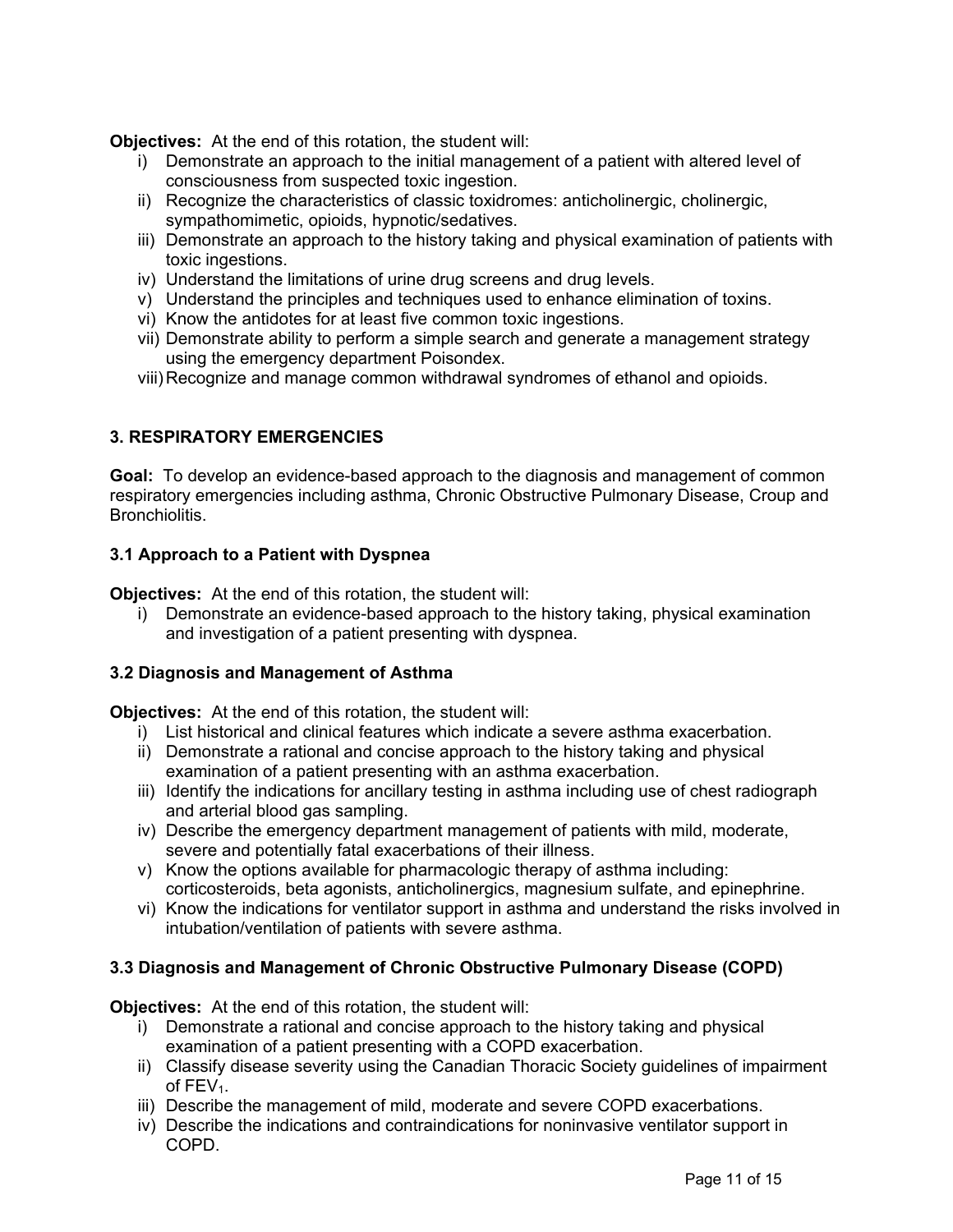## **3.4 Diagnosis and Management of Croup and Bronchiolitis**

**Objectives:** At the end of this rotation, the student will:

- i) Demonstrate a rational and concise approach to the history taking and physical examination of a patient presenting with croup or bronchiolitis.
- ii) Identify historical and clinical findings of severe bronchiolitis.
- iii) Apply the Westley Croup Score to determine disease severity.
- iv) Demonstrate an evidence-based approach to the emergency department management of patients with croup and bronchiolitis.
- v) Provide appropriate discharge instructions to parents of children with croup or bronchiolitis including home management strategies and return to emergency department advice.

# **4. PRINCIPLES OF MANAGEMENT OF THE MULTIPLE TRAUMA PATIENT**

**Goal**: To develop a systematic approach to the initial management of patients with multiple traumatic injuries.

**Objectives:** At the end of this rotation, the student will:

- i) Demonstrate and understanding of and ability to assess the components of the primary survey: airway, breathing, circulation, disability, exposure.
- ii) Demonstrate and approach to monitoring and resuscitating the trauma patient.
- iii) Demonstrate an understanding of and ability to assess the components of the secondary survey.
- iv) Know the ancillary testing available in trauma and demonstrate an understanding of the appropriate timing of these investigations.
- v) Know the Canadian CT Head and C Spine rules in trauma.
- vi) Demonstrate an approach to interpreting the C spine, pelvic and chest x-rays in trauma and understand the limitations of these investigations in ruling out injury.
- vii) Understand the roles of the Trauma Team members.

## **5. PEDIATRIC EMERGENCIES**

**Goal:** To develop an evidence-based approach to the diagnosis and emergency department management of common pediatric emergencies including: the approach to the febrile child, febrile seizures, pediatric urinary tract infections and minor closed head injuries.

#### **5.1 Diagnosis and Management of the Febrile Infant**

**Objectives:** At the end of this rotation, the student will:

- i) Understand the reasons febrile infants less than 3 months are at risk for serious bacterial infection.
- ii) Know the Rochester criteria for identifying infants less than 3 months who are at risk for serious bacterial infection.
- iii) Demonstrate a rational approach to the investigation of a febrile child less than 1 month of age, aged 1-3 months and aged 3-36 months.
- iv) Understand the importance of careful follow-up in the management of infants with fever.

## **5.2 Diagnosis and Management of Febrile Seizures**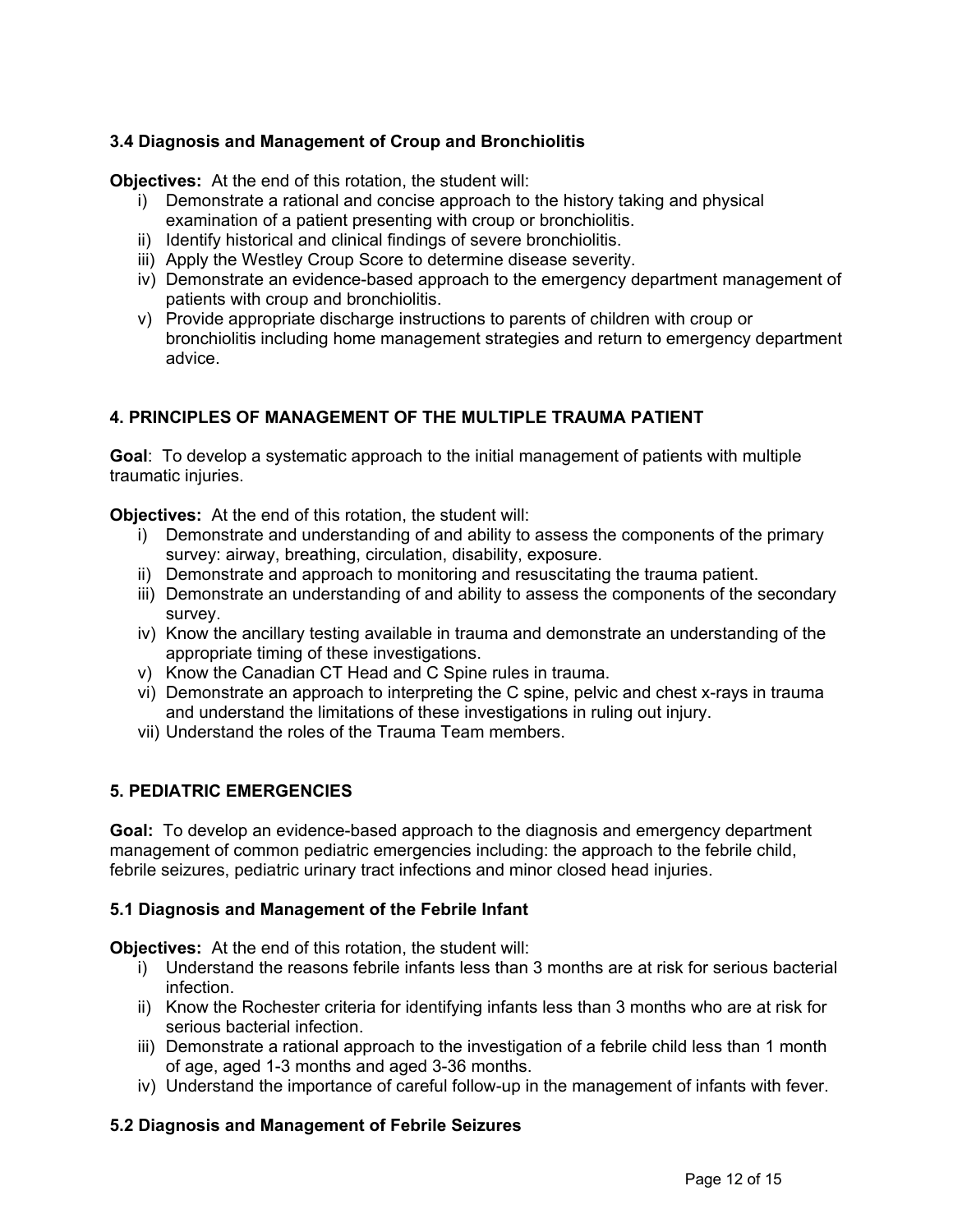**Objectives:** At the end of this rotation, the student will:

- i) Know the definitions of simple and complex febrile seizures.
- ii) Describe the investigation and emergency department management of a child with first presentation of febrile seizure.
- iii) Know the recurrence rate and expected long term outcomes of children with febrile seizures.
- iv) Provide appropriate discharge advice to parents of children with febrile seizures.

#### **5.3 Diagnosis and Management of Pediatric Urinary Tract Infections**

**Objectives:** At the end of this rotation, the student will:

- i) Demonstrate a rational and concise approach to the history taking, physical examination and investigation of a child with suspect urinary tract infection.
- ii) Understand the limitations of urine bag testing in children.
- iii) List the indications for urinalysis and methods of sample collection in children.
- iv) Know the current recommendations for follow-up testing of children with first diagnosis of urinary tract infection.
- v) Identify appropriate antibiotic therapy and duration of treatment in urinary tract infections for children aged less than 1 month, 1-3 months and 3-36 months.

#### **5.4 Diagnosis and Management of Minor Closed Head Injury in Children**

**Objectives:** At the end of this rotation, the student will:

- i) Demonstrate a rational and concise approach to the history taking, physical examination and investigation of a child with minor closed head injury.
- ii) Apply the CATCH rule to determine the need for neuroimaging.
- iii) Provide counseling on return to activity or sports for patients and their parents.

## **6. ORTHOPEDIC EMERGENCIES**

**Goal:** To develop a rational and safe approach to investigating and managing patients with orthopedic injuries in the emergency department.

**Objectives**: At the end of this rotation, the student will:

- i) Apply the Ottawa Ankle Rules to patients with ankle and foot injuries.
- ii) Demonstrate an ability to interpret orthopedic radiographs including foot, ankle, knee, hip/pelvis, wrist, elbow and shoulder x-rays.
- iii) Demonstrate an approach to the interpretation of pediatric elbow radiographs.
- iv) Demonstrate the principles of fracture management.
- v) Demonstrate an approach to the management of common soft tissue injuries including sprains, back pain, ligamentous injuries of the knee and digits.
- vi) Identify fracture patterns that require orthopedic consultation (inpatient or outpatient) and the factors that make these fracture patterns unique (i.e. unstable, neurovascular compromise, open).

## **7. OPHTHALMOLOGIC EMERGENCIES**

**Goal:** To develop an approach to common ophthalmologic emergencies including: the patient with the red eye, acute vision loss and traumatic eye injuries.

## **7.1 Approach to the Patient with an Eye Complaint**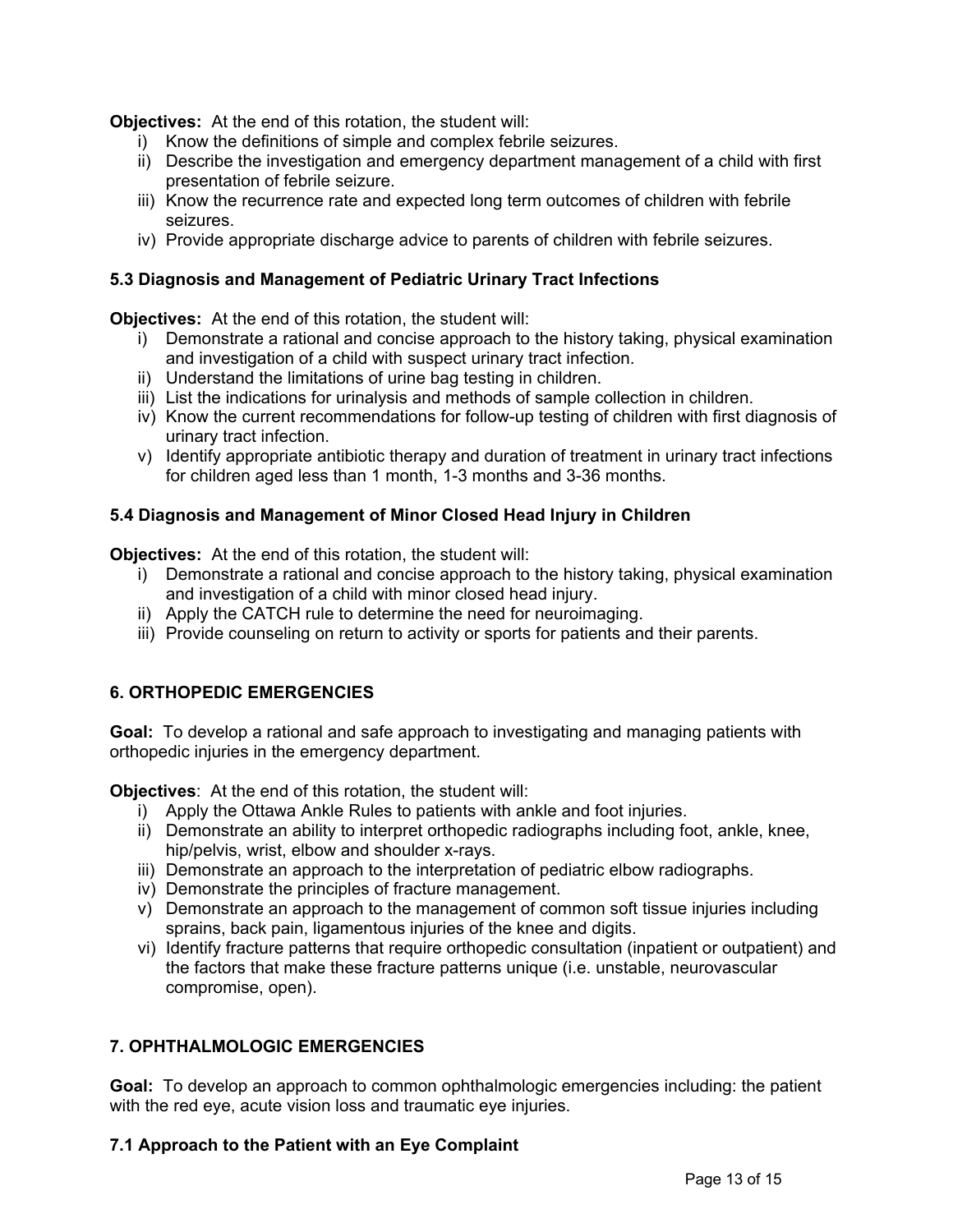**Objectives:** At the end of this rotation, the student will:

- i) Demonstrate an ability to take a thorough but directed history of the eye complaint.
- ii) Demonstrate the ability to perform a thorough physical examination of the eye including appropriate use of tonometry, fluorescein staining and slit lamp examination.
- iii) Recognize the signs of papilledema and identify potential causes of this finding.

## **7.2 Diagnosis and Management of Acute Vision Loss**

**Objectives:** At the end of this rotation, the student will:

- i) Demonstrate a rational and concise approach to the history taking, physical examination and investigation of acute vision loss.
- ii) Demonstrate an approach to the diagnosis and management of retinal detachment.
- iii) Demonstrate an approach to the diagnosis and management of acute angle closure glaucoma including appropriate pharmacologic therapy pending ophthalmologic consultation.
- iv) Demonstrate an approach to the diagnosis and management of acute vascular occlusion.
- v) Demonstrate an approach to the diagnosis, investigation and management of patients with giant cell arteritis.

## **7.3 Diagnosis and Management of a Patient with a Red Eye**

**Objectives:** At the end of this rotation, the student will:

- i) Demonstrate a rational and concise approach to the history taking, physical examination and investigation of the "red eye".
- ii) Demonstrate an approach to the diagnosis and management of extra ocular causes of the red eye: blepharitis, stye, chalazion, dacrocystitis, periorbital cellulitis and orbital cellulitis.
- iii) Demonstrate an approach to the diagnosis and management of corneal causes of the red eye: dry eye, keratitis, conjunctivitis.
- iv) Demonstrate an approach to the diagnosis and management of intraocular causes of the red eye: iritis, endopthalmitis, scleritis, and episcleritis.

## **7.4 Diagnosis and Management of Traumatic Eye Injuries**

**Objectives:** At the end of this rotation, the student will:

- i) Demonstrate an approach to the diagnosis and management of an open globe injury,
- ii) Demonstrate an approach to the diagnosis of a chemical eye injury.
- iii) Know the characteristics of lid lacerations that require emergent ophthalmologic consultation for repair.
- iv) Demonstrate an approach to the diagnosis and management of traumatic hyphema.

# **8. APPROACH TO THE ELDER PATIENT**

**Goal:** To develop an evidence-based approach to common Emergency Department presentations in the elder patient including general malaise, urinary tract infections and delirium.

## **8.1 Approach to the Elder Patient with General Malaise**

**Objective:** At the end of this rotation, the student will:

i) Demonstrate an approach to the history taking, physical examination and investigation of elder patients presenting with nonspecific complaints or general malaise.